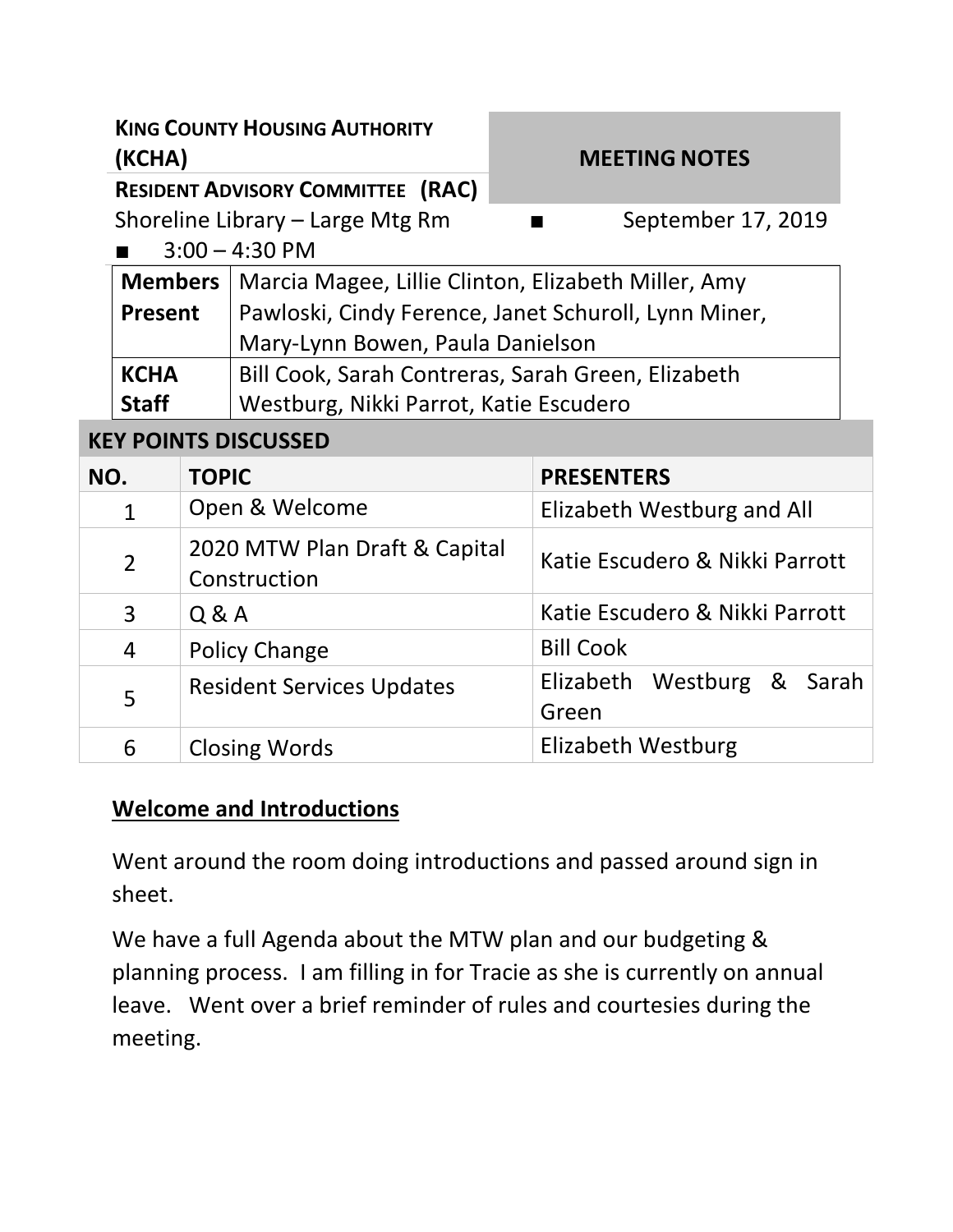Nikki and Katie were introduced to start but it was decided to have Bill Cook speak first about policy change.

## **Policy Change**

# **Bill:**

We have had long discussions during the meetings this year about the three policy changes we want to make; we are still not yet ready. We want to be sure that we have the language correct, specifically within the lease to match the language that is written in the law. Our lawyer has been working on this and should have everything completed by this Friday (9/20/19). We have already put together a packet that will go out to residents with information about all three of these policies; hopefully that will happen sometime next week. This packet will contain the new Lease, the new Maintenance Charge Policy, and the new Grievance Hearing Policy. The Grievance Policy and the Lease are tied together because the legal language in the Lease has to be reflected in the Grievance Policy as well.

We will be scheduling three meetings located throughout the county. We are trying to schedule one in the north-end, the east-side and in the South-end so that we have good coverage of the county. We anticipate these meetings happening sometime during the second week of October. The information for these meetings will be in the letter that we send out with the packet. The comment period will run through the early part of November and we will review all the comments that we receive via mail and in the meetings and then come up with a final draft of the policies for the board to review.

# **Questions/Comments**

Does this have anything to do with the lease we have now?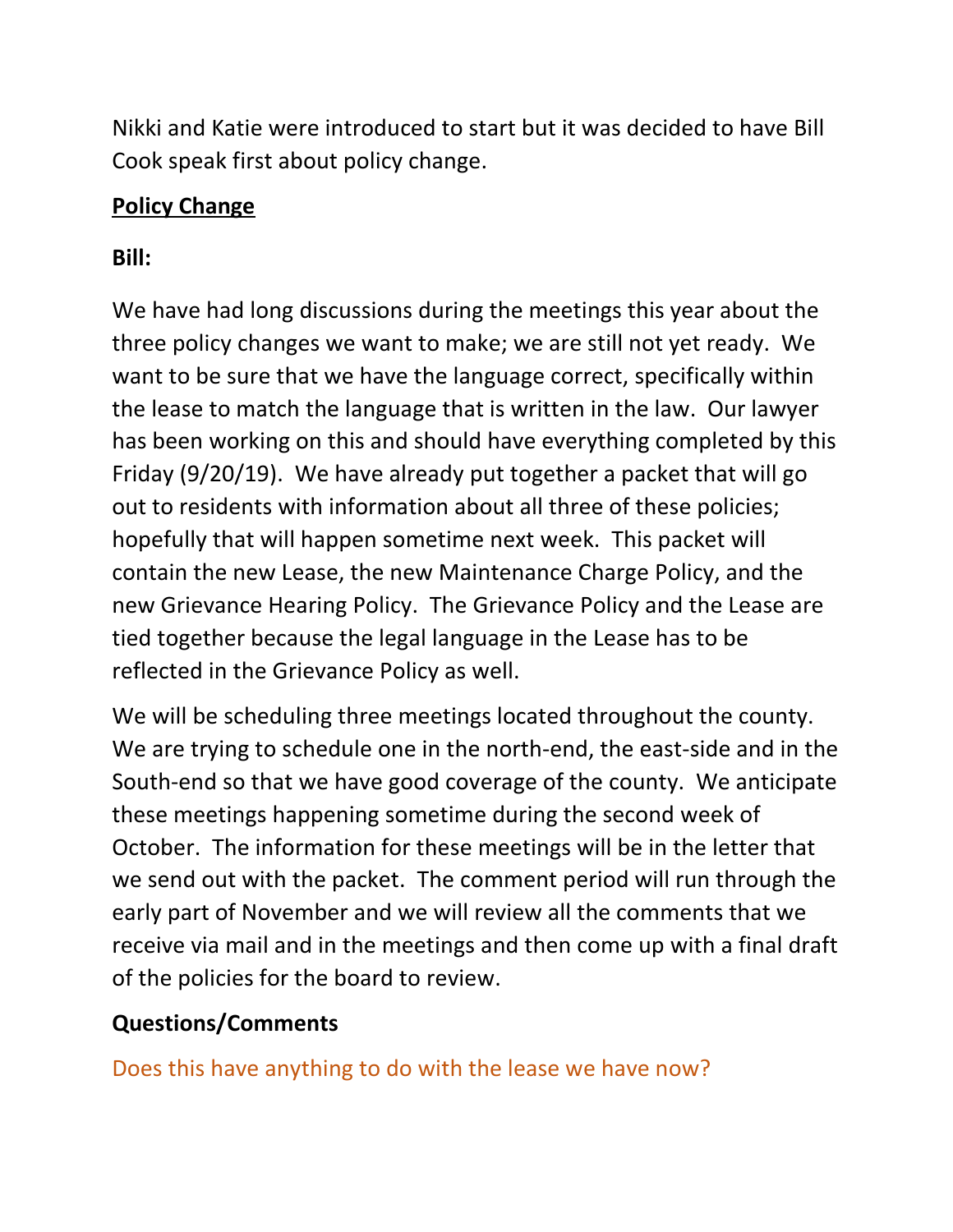- The lease you have now will be in effect until you sign your next lease at your next annual review.

Comment: Regarding Grievances. There has been more than one person that I know who have had to go through eviction meetings. It says in the Grievance Policy that KCHA is supposed to provide information 2 weeks ahead of time. There is no way to file a grievance if you get documents right before the meeting. When you come to the final Formal Grievance Meeting, lets' say your appointment is on the  $14<sup>th</sup>$  of the month you should get your papers 2 weeks ahead of time but people are not getting the papers until the  $13<sup>th</sup>$ . You have no time to read the packet; there is no process for us to contest that we got it at this date and time. This needs to be addressed.

- This is the first I have heard of that. It is a good point and very helpful to hear.

## Are tenants going to be charge for repairs?

- They are only going to be charges for repairs if the damage was caused by the resident. Example is somebody drops a candle on the carpet and burns a hole in it; they would get charged for that but they wouldn't be charged from the normal wear and tear of walking on the carpet.

### What is the grievance process?

- When the Housing Authority takes legal action against a resident they (the resident) has the ability to go through the grievance process, which is the ability to state their case up to three times before the Housing Authority and the final one with a Hearing officer, who is a current or former judge or lawyer that is contracted with the Housing Authority.

In Maintenance Charges, I saw something that showed \$95 an hour?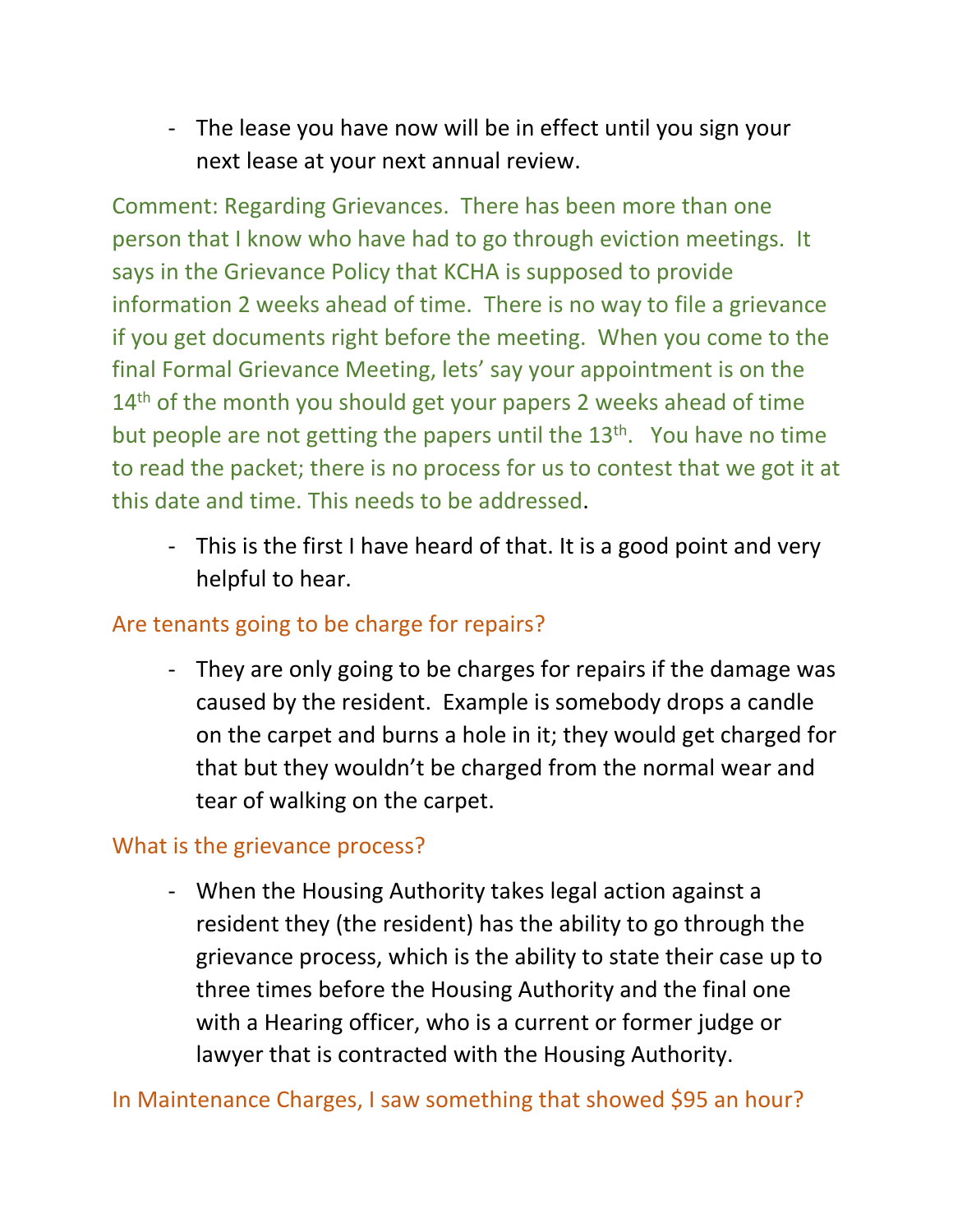- Residents will be charged for the labor of the person coming out to do the work, none of our maintenance makes \$95 an hour, closer to \$30 an hour, and any of the materials used to cover the repairs.

To clarify though Venetian binds, can they be replace without charge if they have been up for 15 years?

- We have an expected life span of various items so we would look at that to determine any charges.

# **2020 MTW Plan Draft & Capital Construction**

#### **Katie:**

We have the full draft of the 2020 plan that I will give a brief presentation on and take questions at the end to discuss. What is this annual plan, why we use it, and what we do with MTW, Moving to Work?

We participate in a program called Moving to Work, it has nothing to do with moving or work. It is a federal program and through that we get flexibility to test out new ways to provide housing assistance. This includes Public Housing and Section 8; we're able to do things in different ways, be responsive to local needs, and partner with people that we previously were not able to partner with. We have been participating in this program since 2003. About 99% of housing authorities have two different pots of money, one for Public Housing and one for Section 8, these pots also have two different sets of rules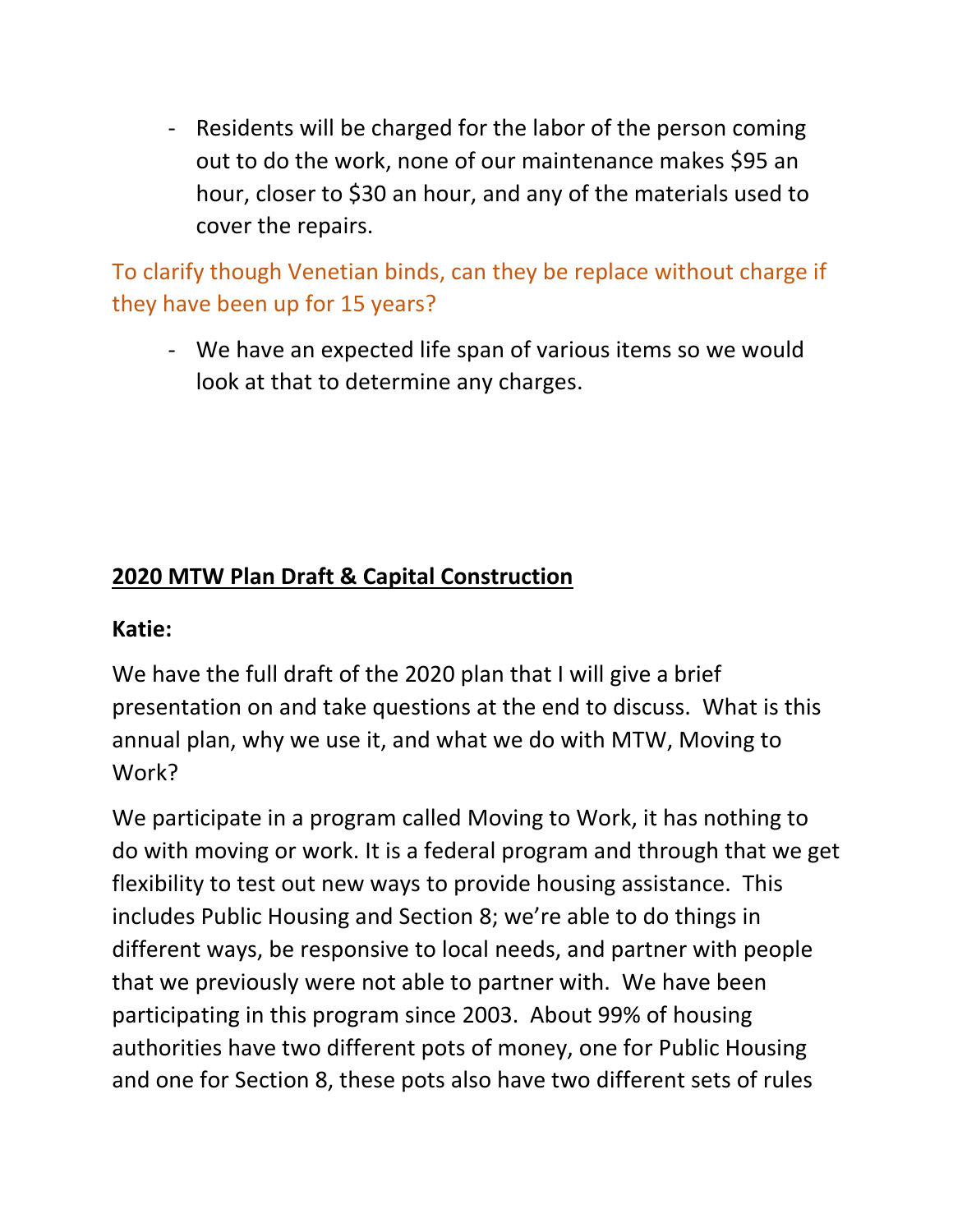that need to be followed with how HUD has designed them. What we have been able to do is combine our funding into one big pot and we are able to use this funding more flexibly. We still have Section 8 and Public Housing; but we are able to add other program areas because of this flexibility. One of these programs is our Homeless Housing; we have also ramped up our Resident Services Department.

What do we do with this MTW status? We have six goals that we have held to over the recent years that pertain to this program. One of those goals is Aim to Expand Housing Opportunities; we want to do as much as we can to serve as many households as possible. We look at acquiring properties that are at risk of being redeveloped, we provide subsidy to new construction projects, and whenever possible we try to grow our voucher programs. We preserve our existing affordable housing stocks, which Nikki will cover in a few minutes. We try to increase Access to Opportunity Neighborhoods, we do a number of things to increase the choice people have on where they want to live. For those who are entering homelessness or are in the foster care system we have created programs that meet their specific needs by developing partnerships with supporting service providers and pairing that with our housing subsidy, thus creating unique programs that otherwise wouldn't be available underneath the federal guidelines. We also want to support families in gaining Greater Economic Independence, we have invested in education initiatives and ways to increase access to work force developmentally opportunities. The government create this opportunity of MTW back in the 90's to see if they gave housing authorities flexibility could they do things in a more efficient way. Some things that we have done with this flexibility is eliminate unnecessary paperwork, we have streamlined our business practices, we have built and acquired new affordable housing, created new education programs, implemented new rent policies (these have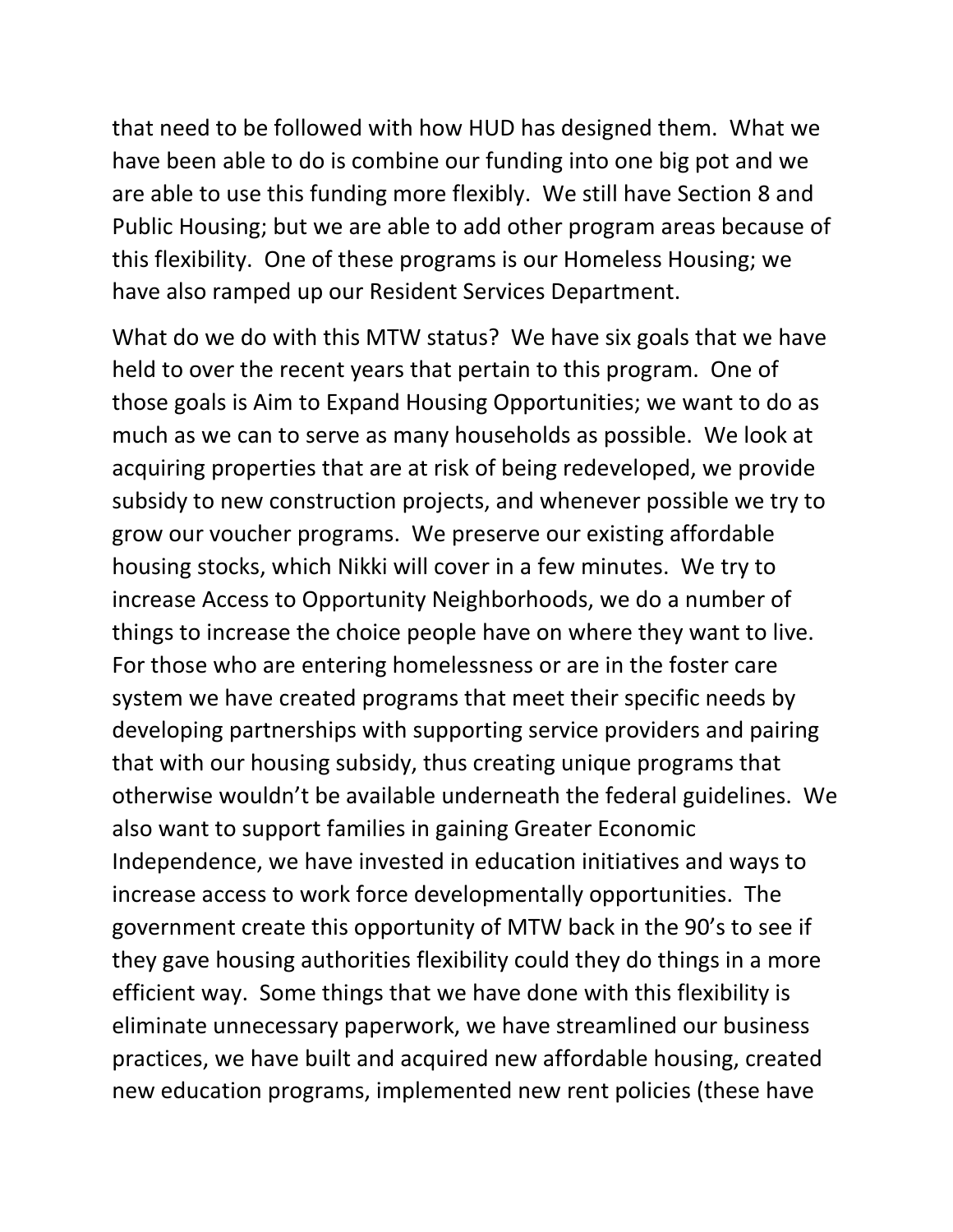been in place since 2012), and made improvements to our housing stock.

 What is new this next year? We don't have many new activity proposals and there is not a whole lot that is new, but after talking with some stake holders we have made some tweaks here and there but no full scale policy or program changes. We do plan on doing something that will increase the number of households we serve, we just put in an application for new voucher allocations that would serve households with disabilities. We are looking to improve outcomes for households, one new program that started in 2019 that will carry over into 2020 is Early Learning Connectors that will run throughout the Bellevue and Kent areas. It connects households with young kids to early learning opportunities, provides tools and resources that may be needed so that they are able to enter kindergarten ready to learn. What is exciting about this program is that the early learning connectors will actually be resident interns, so there will be some employment opportunities coming up later in the year. If you are interested please keep an eye out on our website, KCHA.org, for these opportunities.

We are also looking to increase our operation efficiencies. We are looking to expand our initial inspection pilot program. This program allows qualified and trained landlords to self-certify that their units meet our Housing Quality Standards; this will allow that process to be more efficient, easier to run, and not require as much paperwork. We are also expanding assistance to households that are experiencing homelessness. We all know from keeping track in the local papers that this is a growing issues and there is a lot of need so we are going to test a new program for those that are enrolled in community college who are facing housing insecurity or homelessness. While they are seeking their degree we would provide housing subsidy that would allow them to focus on their education goals rather than finding a place to sleep.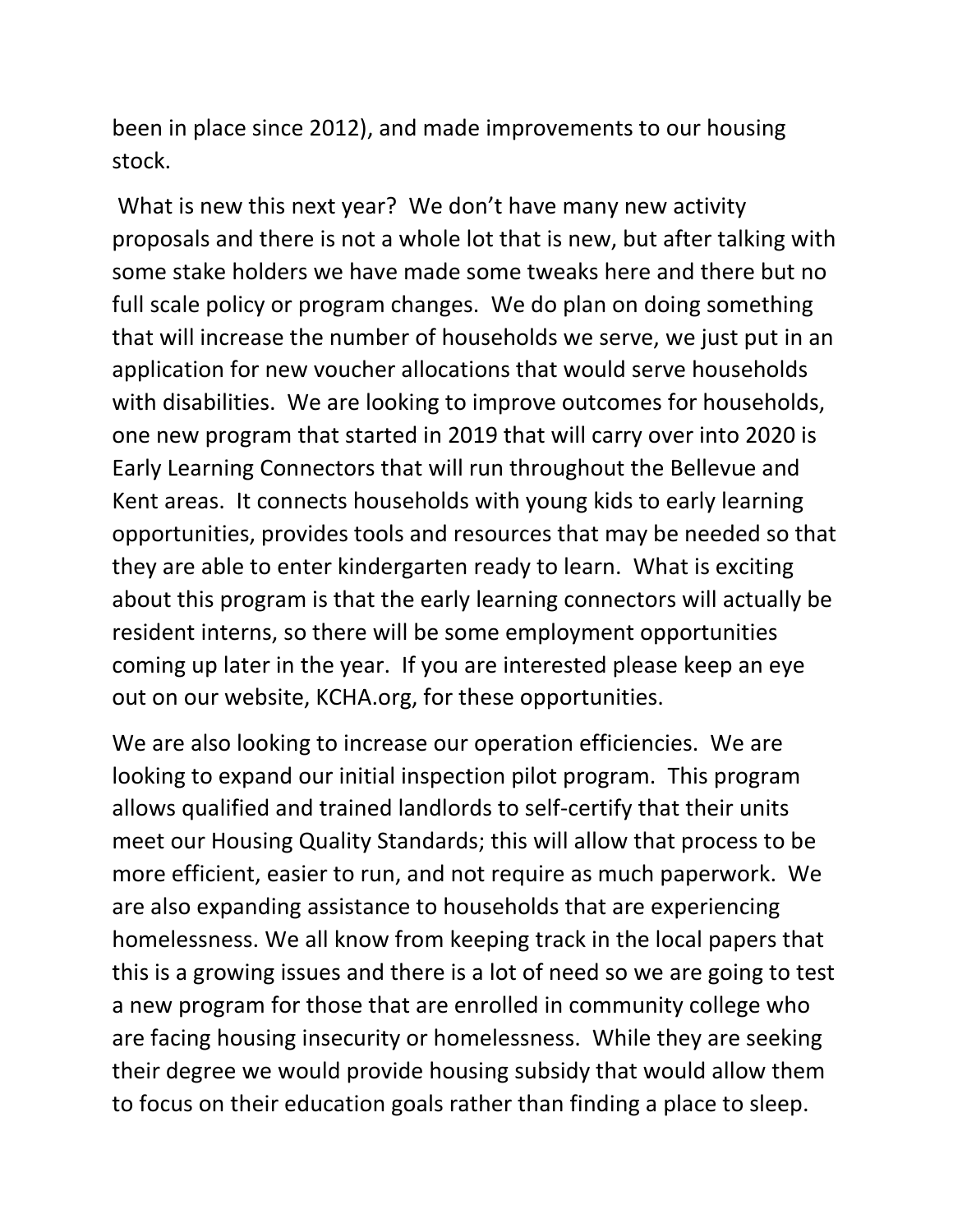We will be working with Highline Community College and piloting this next year to see if this is an effective way to assist additional households.

## **Questions/Comments**

Comment: Concerns about giving vouchers and forcing people to go thru mental health system; don't believe workers in mental health are held to high enough standards.

# I don't understand what you mean by vouchers for this program?

- There is a group of provides that the King County government oversees, they monitor these services and the contracts. Our part is providing the housing assistance. Much of the voucher assistance that is provided is provided to entities that already own units. When we talk about the homeless populations we are not providing the vouchers directly to a person; we are providing project based section 8 vouchers to a housing facility that is already managed by someone that is providing services to that specific clientele

I have a question about where it states that overall effort will enable KCHA residents to access new healthcare services made available through Medicaid waivers expansion, funding opportunities through local resources and develop health housing strategies to recruit services for residents with complex health needs; what does that mean?

- That is not just limited to behavior health clients; there are three Medicaid projects and we are looking at ways to partner more closely with each of them to make sure people have access to benefits that they qualify for.

Do you get referrals from social workers at schools about homeless families?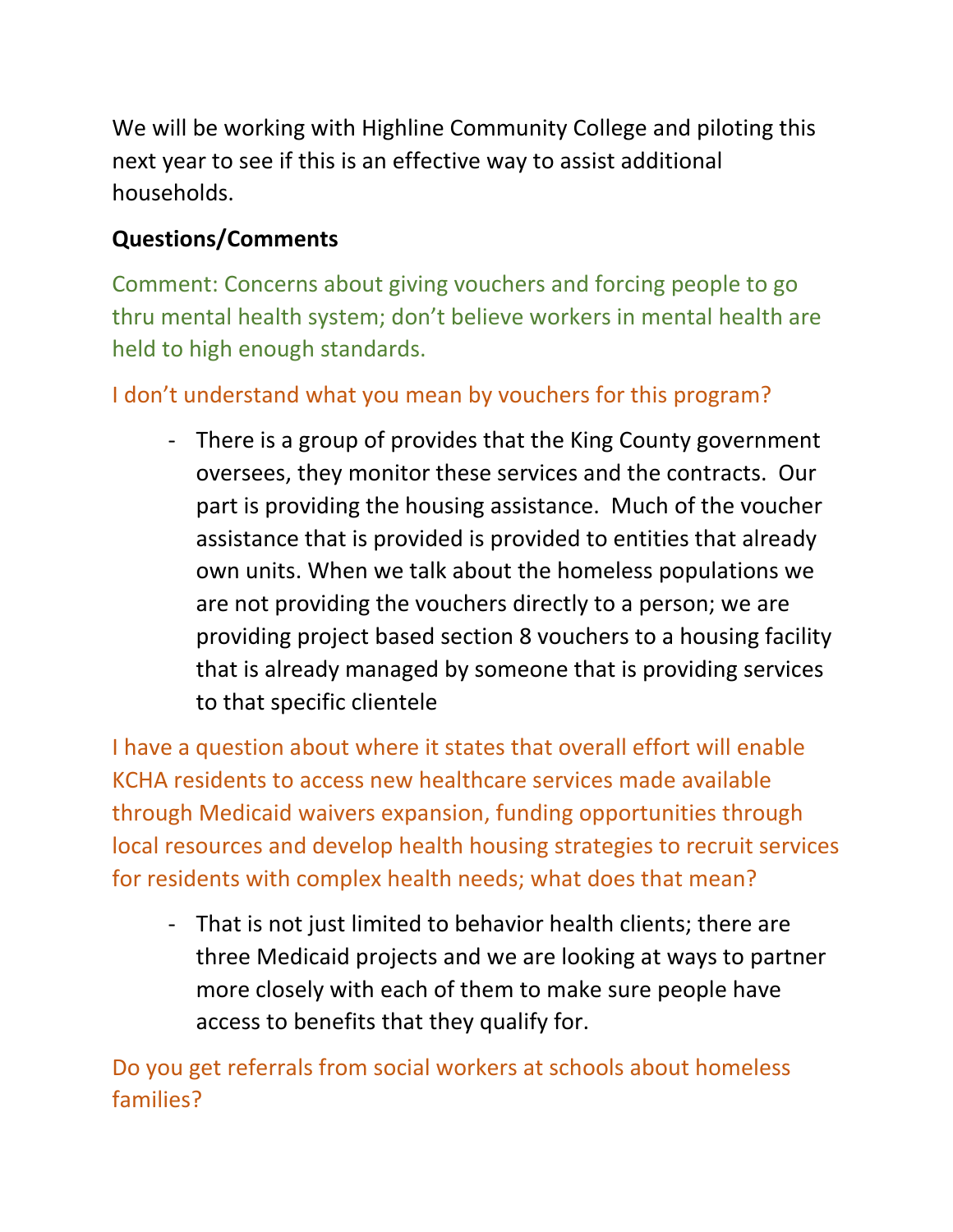- We do. Our Student Family Stability Initiative is a partnership with Highline and Tukwila school districts and they have counselors that are paid through a program with the federal government; they provide not only housing subsidy but services to help get employment, etc.

I would like to know if it is possible if Resident Services could be funded to a greater extent so we could provide more behavior health services to the residents? Some properties only have one RS coordinator and this isn't a lot of support for residents with behavior health challenges.

- I think there is a lot of opportunity with what is happening in our behavioral health system to provide more services to folks. We are looking to partner in a way that will really be effective and possibly provide onsite behavior services but we need to find a partner for this. A lot of the Resident Service funding is from the pooled MTW funding we have that comes from HUD. We do apply for grant funding for positions when that is available; we go for what funding we can get.

Health initiative work, I don't exactly understand what this is. Can you explain that a bit more?

- We have been working on how to better partner with the health care delivery system. Unlike housing assistance, Medicaid and Medicare are entitlement programs and there is funding there. In our state there are a few projects that are focused on providing housing supportive services and billing that to Medicaid. So it's a new line of funding that we have never had access to and we're trying to figure out how to we leverage those services that can be billed. Ultimately we are trying to partner better so that we can provide the services to people that they qualify for; it is such a new idea so some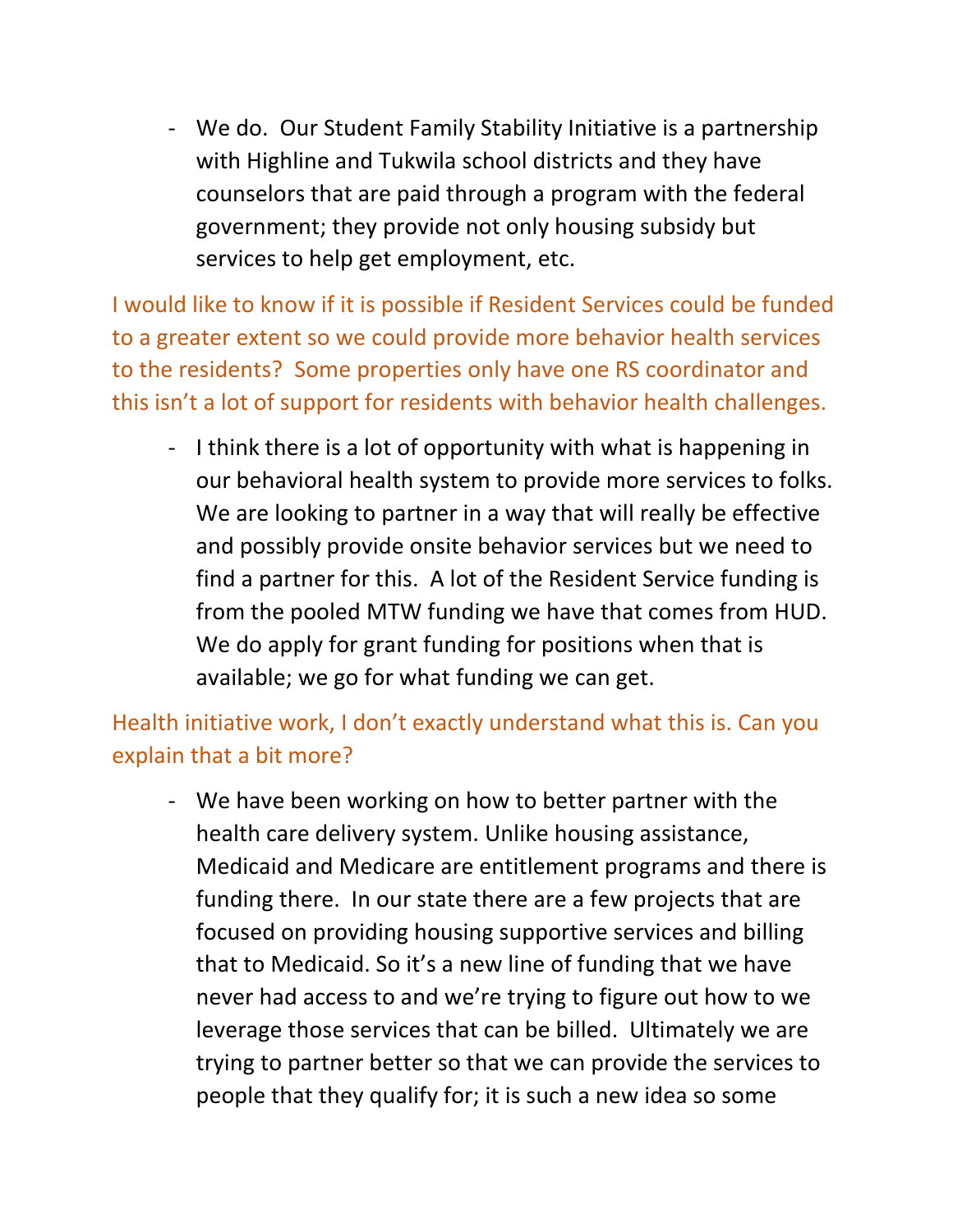agencies and partners have been a bit slower than anticipated to start this up.

I am responsible to get my own heath care from the state; why would King County want to take over this?

- We don't. We want to make that connection to state services more seamless for individuals and assist with connecting them to the services.

#### **Nikki:**

 MTW allowing all of our funding to be put into one bucket is very important for the Capital Construction projects that we do for Public Housing. Before we were able to put all that money into one bucket the fund source that came from HUD to do the capital improvements on properties was called the Capital Fund. This is now in that MTW bucket, but the amount of this funding has been declining over the years. This last year, and the past few years, the amount of money that came from the Capital Fund was between 5-7 million dollars. We have identified that we need at least 11-12 million dollars each year to make the improvements that are necessary for the roughly 3000 public housing units that are out there. The reason that we are so happy about having this MTW buckets is that we are allowed to make up that difference that the Capital Fund no longer provides so that we can do the capital work that is needed.

Our projects typically fall into 3 types of activities. The first is Envelopes and Roofs: Roofs, siding, windows, sliding doors, and screens. Gutters and downspouts when we re-do the roof. Fall protection, which is the place where the workers hook onto when they are working on the roof so they don't fall. The second type is Civil Projects: We will do new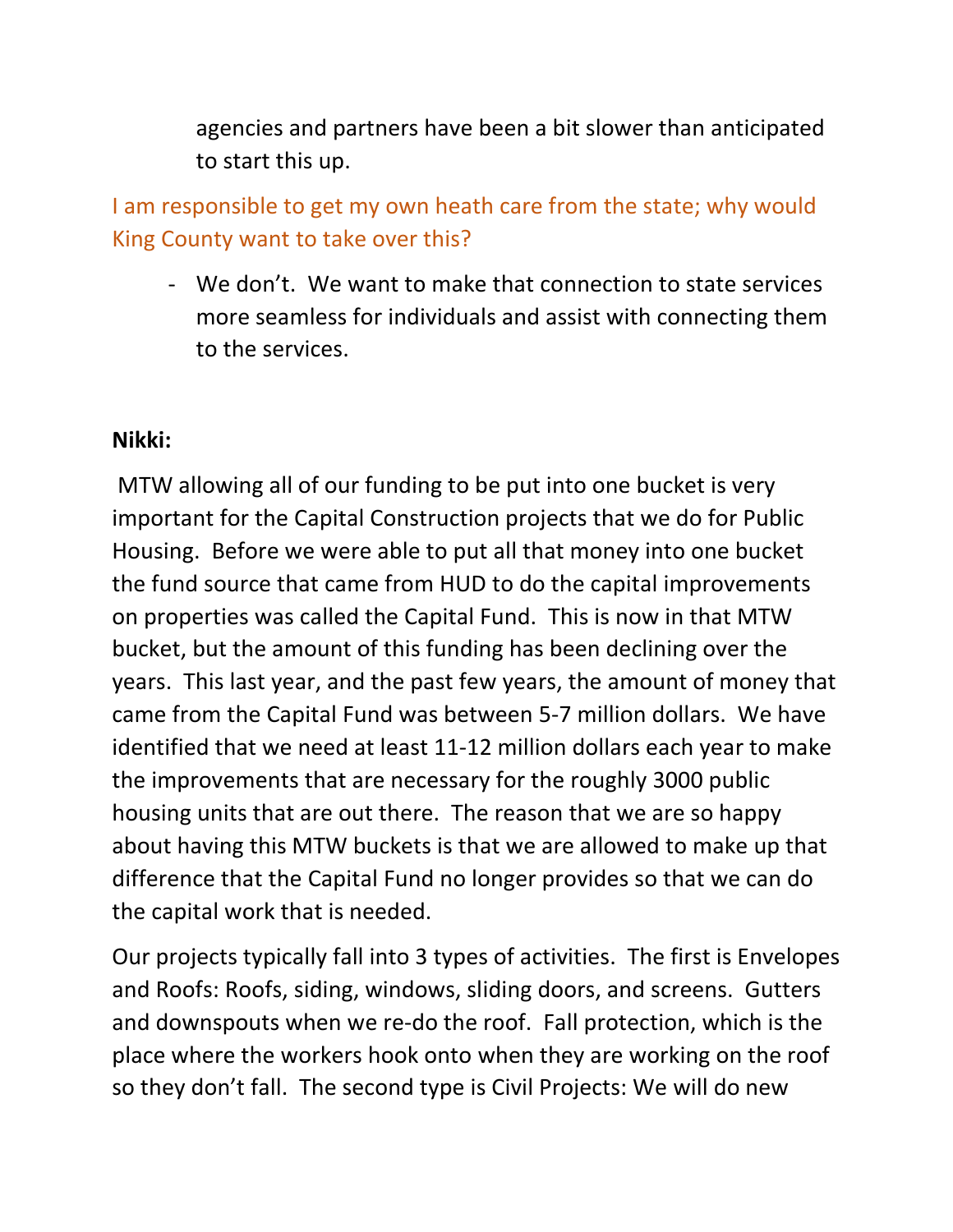sidewalks, new asphalt, new utilities, site drainage to prevent water from pooling. We do landscape restoration, site lighting, and parking lots. The third type is Mechanical, Electrical, and Plumbing System Improvements. We line sewer lines, replacing electrical panels, etc.

Nikki handed out a sheet that lists the major projects for 2020 and spoke about two of projects.

The Houghton Apartments are 15 units in the city of Kirkland in the Houghton area. In 2019 we proposed to do an envelope project there; when we started into the design of that project we saw that there were four 1-bedroom units with nothing above them. We determined we could build on top of those one bedroom units to turn them into 3 bedroom units. Affordable housing for families on the East side and cities like Kirkland is a critical need; this is one way that we can address that need.

Young's Lake is a property in Renton that has 28 units, more specifically they are single family houses for large families. In 2019 we were going to line the waste system but in this particular case there were several areas where there was nothing left to line. We will have to dig into the slab; it will result in temporary relocation of the residents in which the Relocation Team will assist us with. Since the residents are being temporarily relocated it provides the opportunity for there to be a full unit upgrade in which we will gut the unit and replace everything with brand new items.

### **Questions/Comments**

Northlake house re-carpeting and elevator project; is that something that is on your agenda?

- Carpeting would be handled by property maintenance. We are planning to replace the roof at Northlake house next year. We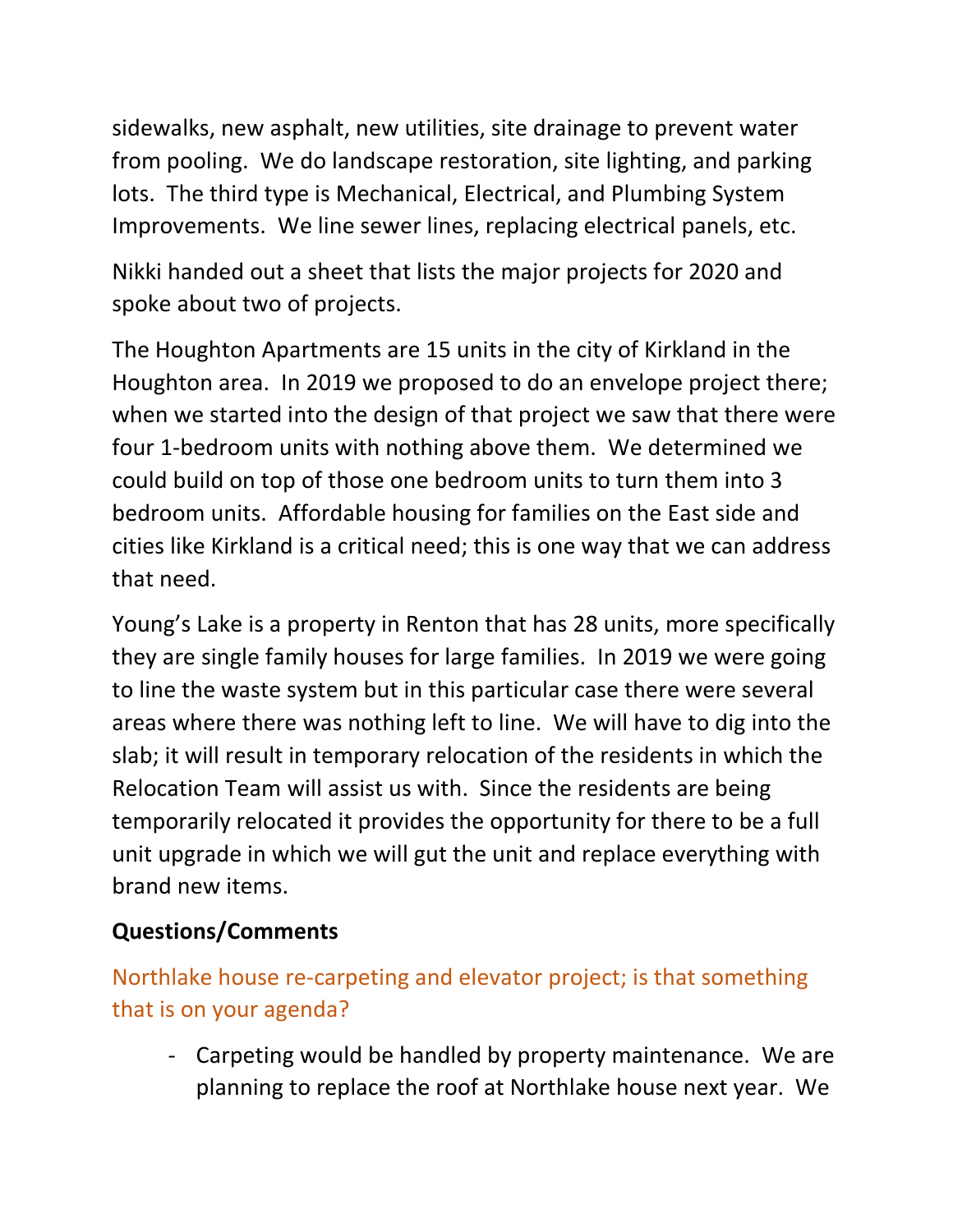are not sure about the elevator so we will need to look into that for you.

I watched a car run into the rockery at my property. I reported it to everybody but construction; should I have reported that to you?

- No. The projects that we do are major capital investment projects which are typically \$75k or more; anything less than that would be preventative maintenance items which would be done by site maintenance.

### How long will those at Young's Lake be out of their units?

- We are planning for this to be between 6-8 weeks.

Standard windows, like at the Village of Overlake, when is the replacement on them?

- We don't know the specifics of that product so we would not want to comment on that without knowing but would say windows should be about 20-25 years at least.

When you go in and remodel an apt and the person is going to move back in; do you leave items like grab bars, etc. in there.

- Yes, we do. When we do work on units where people are moved out temporarily for an upgrade to be done; the upgrade is done to replace what is needed for the resident that lives there. If they have any ADA or RA items those would be replaced or put back.

Well that is not happening and this needs to be addressed. People are being asked to refill our RA forms and they shouldn't have to.

- Thank you for this and Bill will look into this for you.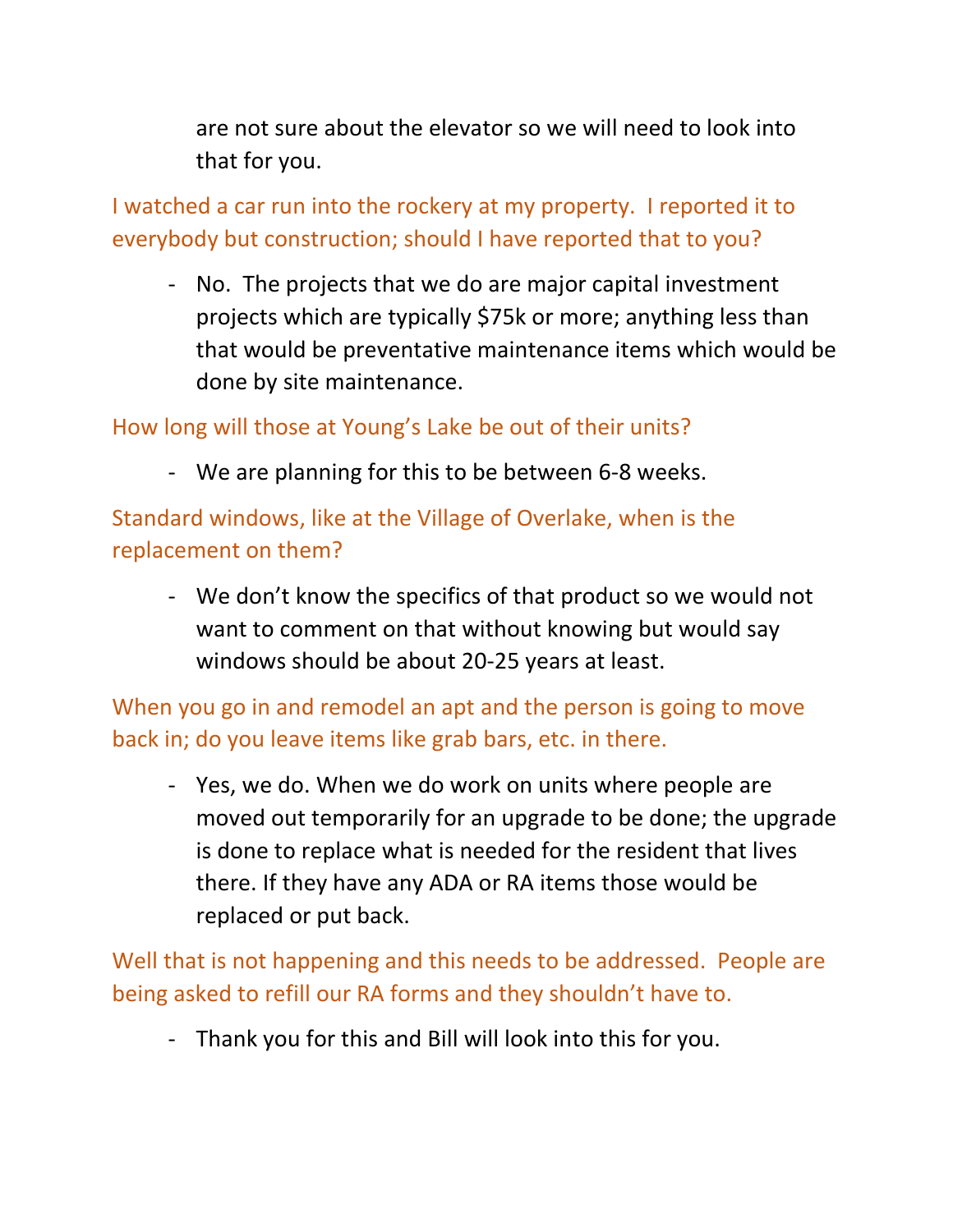Every time I go to Ballinger, it is not accessible for those with wheelchairs. I know there have been some minor modifications done but it is still not very accessible. This wouldn't be a capital project but it is also not a maintenance project. What about the projects that fall in between?

- Bill's team gets some money on an annual basis to do those type of projects. Please keep in mind there is not enough money to do everything, so we have to prioritize with the limited resources we have in any department. We meet with the maintenance teams and find out where they have had more maintenance work orders then usual and review the capital needs assessment that we have on every public housing property. We take these two things to determine how urgent it is. We try our best to go most urgent, urgent, and so-forth until we run out of money. That doesn't mean that it isn't an important project, it just means that we are not going to get to that this year. What we are trying to do on an annual basis, if we can, we are trying to build a 2-3 year capital list. We had to move Young's Lake and Houghton off of the 2019 construction schedule and added in some other projects in order to spend the money. It is construction and nothing goes as planned; some projects end up costing more than what we thought or planned for.

I'm wondering about non-emergency work orders. I had some things happen in my unit and the Property Manager said they have up to 3 months to fix something if it isn't an emergency; is that true?

- That is not true, we are required to complete non-emergency work orders within 30 days.